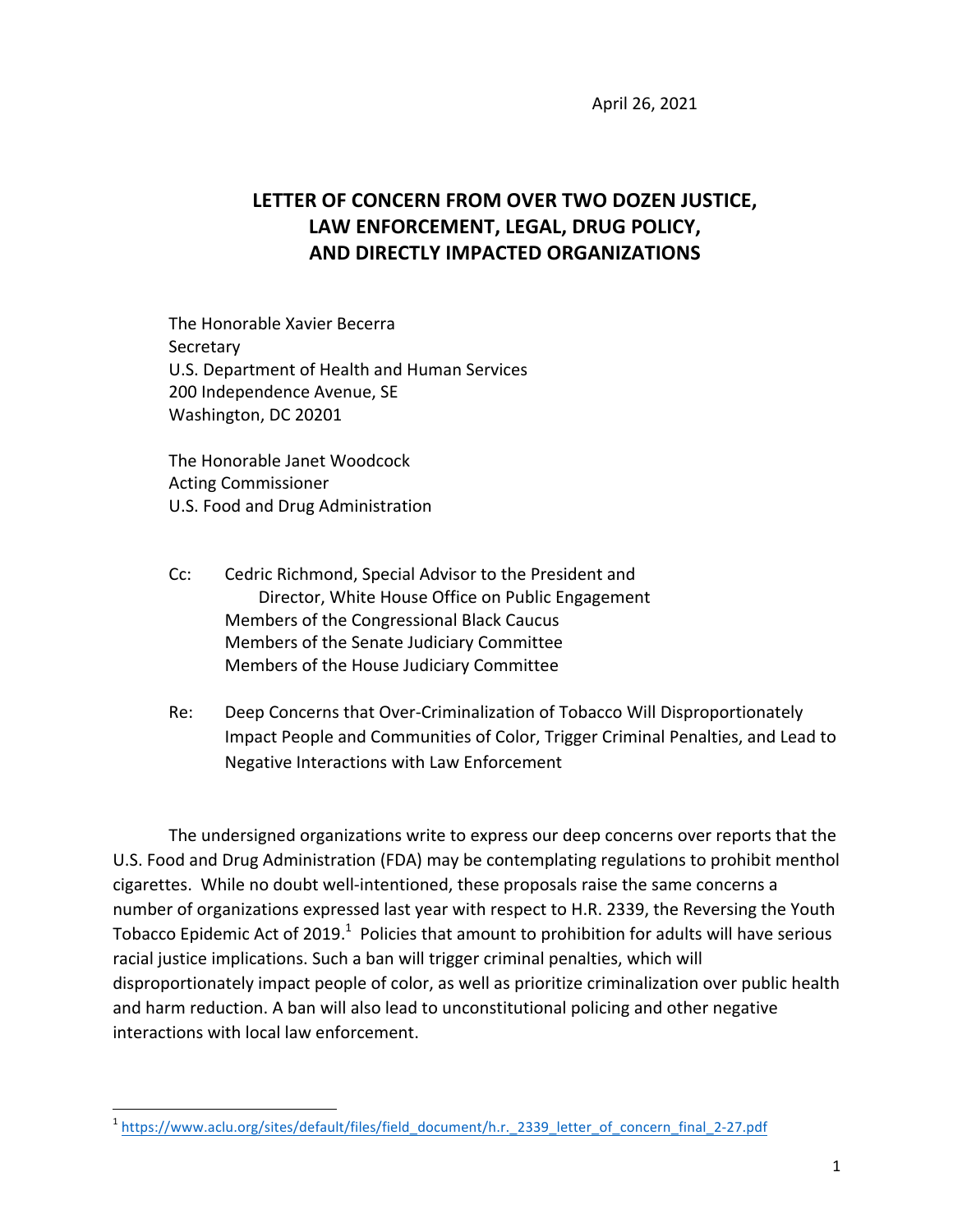Since the murder of George Floyd, the racially disparate impact of the criminal legal system has captured the nation's attention. Yet police killings persist. As the public's eyes were on the trial of Derek Chauvin, the officer who killed George Floyd, Daunte Wright was killed by police a scarce 10 miles away and Ma'khia Bryant, only 16 years old, was gunned down by police in Columbus, OH. A number of police encounters resulting in tragic deaths are linked to police enforcement of tobacco laws: Eric Garner, killed by a police chokehold, was illegally selling "loosie" cigarettes, and Michael Brown was killed after being suspected of stealing a box of cigarillos. Even in the case of George Floyd, police were called to investigate a counterfeit bill used to purchase cigarettes. Indeed, the New York Police Department's (NYPD) stop and frisk program resulted in nearly 700,000 stops in 2011, with the vast majority being innocent Black and Latinx people.<sup>2</sup>

For these reasons, well-intentioned efforts to continue to reduce death and disease from tobacco products must *avoid* solutions that will create yet another reason for armed police to engage citizens on the street based on pretext or conduct that does not pose a threat to public safety. Of adults, approximately 80 percent of Blacks and 35 percent of Latinx who choose to smoke prefer menthol cigarettes.<sup>3</sup> Banning menthol cigarettes risks massive setbacks to our criminal justice system at precisely the moment we should be advancing reform. If menthol cigarettes are banned, their sale and distribution would be a crime punishable as a felony under federal criminal statutes.  $4$ 

At this very moment, Congress is debating how and when to discontinue cannabis prohibition and sanction legal, regulated adult sale, in order to reverse the human catastrophe of decades of criminalization. Criminal justice reform is a huge driver in this debate, as Black people are incarcerated at nearly six times the rate of White people, and our prison population is 67 percent Black and Latinx. Policymakers like the FDA should be careful not to make the mistake of moving tobacco products in the *opposite* direction – *from* legal regulated adult sale *to* prohibition. 

And yet that is precisely the issue this ban raises. A menthol cigarette ban would disproportionately impact communities of color, result in criminalization of the market, and exacerbate mass incarceration. It also risks creating large underground, illegal markets. In addition, underground cigarette sales would be a massive law enforcement problem for states, counties, and cities, since all states treat unlicensed sale of tobacco products as a crime usually as a felony punishable by imprisonment. In the end, tobacco policy will no longer be the responsibility of regulators regulating, but police policing. Our experience with alcohol, opioid, and cannabis prohibition teaches us that that is a policy disaster waiting to happen, with Black and other communities of color bearing the brunt.

There is a better approach that avoids criminalization. We strongly support the FDA and other policymakers continuing with harm reduction policies emphasizing education for adults and minors, cessation, well-funded health care for communities of color, and other measures

 

<sup>2</sup> https://www.nyclu.org/en/press-releases/nyclu-releases-report-analyzing-nypd-stop-and-frisk-data

 $3$  Centers for Disease Control and Prevention, Smoking & Tobacco Use: Menthol and Cigarettes, https://www.cdc.gov/tobacco/basic\_information/tobacco\_industry/menthol-cigarettes/index.html. 4 18 U.S.C. 2344; 15 U.S.C. 375-378.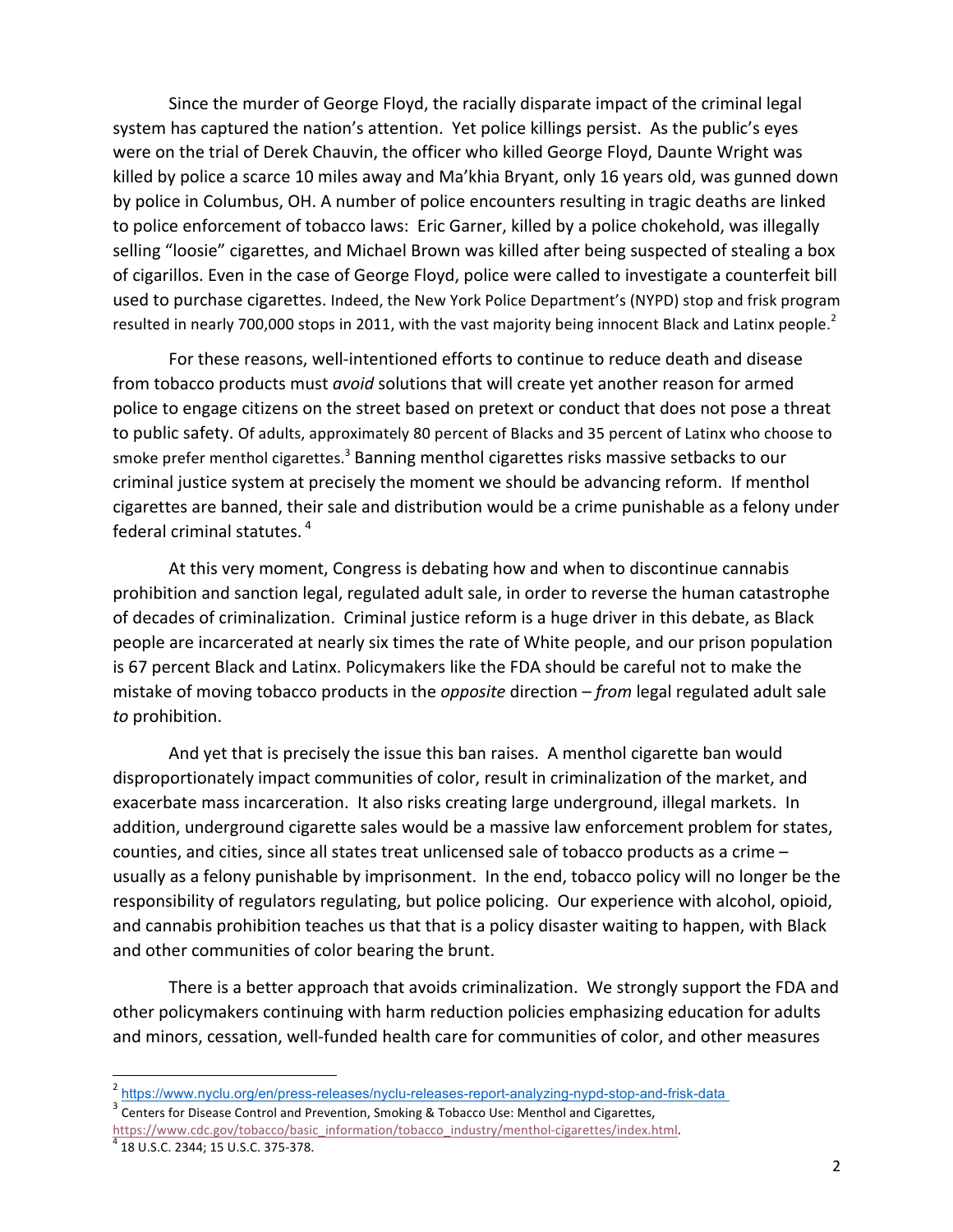that push tobacco use down without putting criminal justice reform at risk. Decades of policies like these have produced enormous gains. Cigarette consumption is the lowest today in a generation. Underage cigarette use is down to 2.3% from 13% in 2002, and for adults it's down to 17.5% from 25.2% in 2002.<sup>5</sup> Underage cigarette use among African American kids is down to 1.1%, and for Latino kids 1.7%. $^6$  We agree with those who want to see even more progress in addressing the health needs of communities of color and support policies that would achieve those goals without threatening the progress we have begun in making criminal justice reform a reality.

Thank you for your attention to these critical concerns. For more information please contact Aamra Ahmad, aahmad@aclu.org or Kyle O'Dowd, kyle@nacdl.org.

## Sincerely,

<u> 1989 - Jan Samuel Barbara, margaret e</u>

A Little Piece of Light American Civil Liberties Union The Black Police Experience CAN-DO Foundation Center for Employment Opportunities College and Community Fellowship CURE (Citizens United for the Rehabilitation of Errants) Due Process Institute Drug Policy Alliance Law Enforcement Action Partnership Legal Action Center Life for Pot Mommie Activist and Sons National Association of Black Law Enforcement Officers National Association of Blacks in Criminal Justice National Association of Criminal Defense Lawyers National Association of Social Workers National Black Justice Coalition National Center for Disability Rights

<sup>5</sup> National Survey on Drug Use and Health, 2019 data, https://www.samhsa.gov/data/report/2019-nsduh-detailed-tables.  $<sup>6</sup>$  NSDUH, 2018 data.</sup>